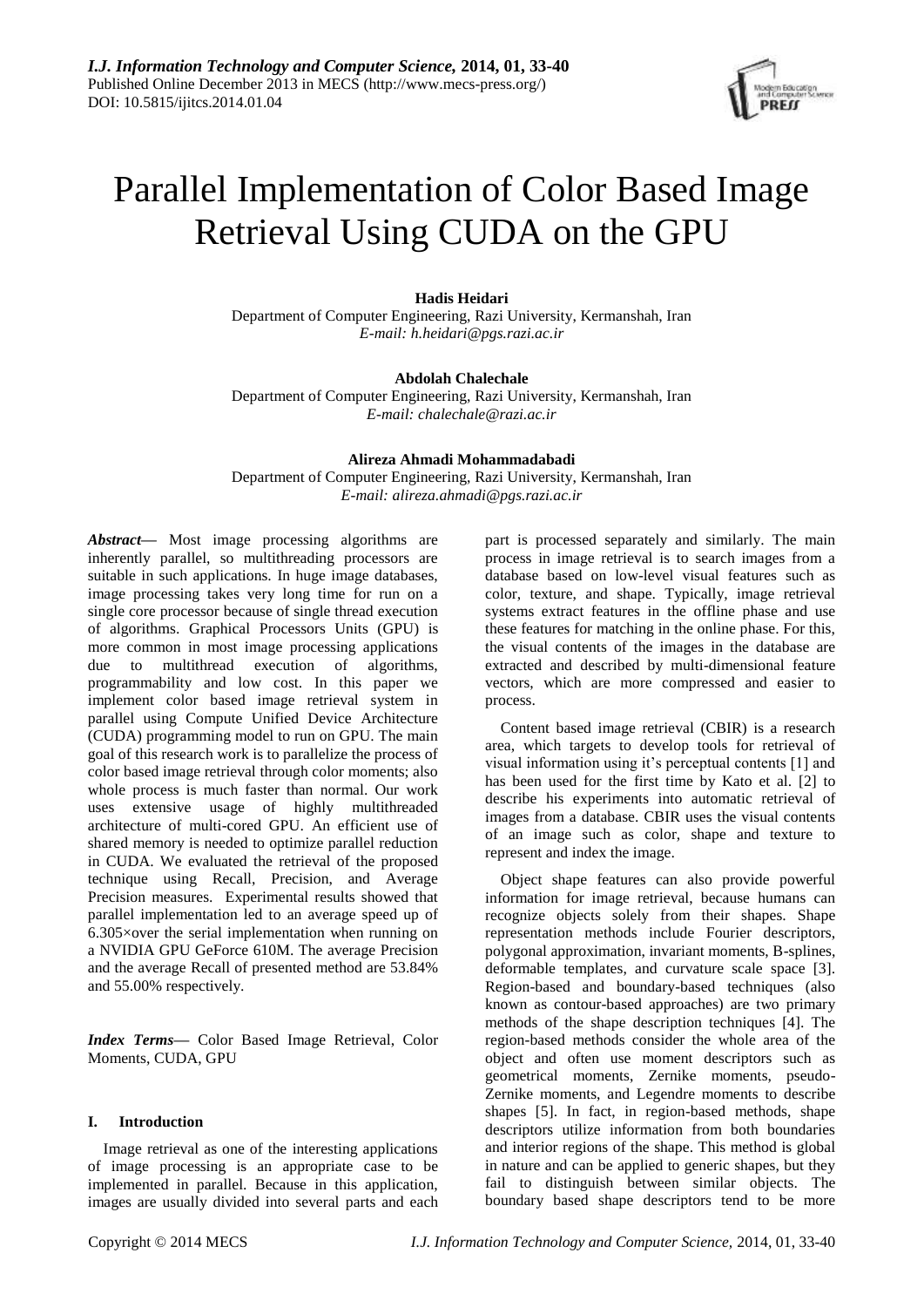efficient for handling shapes that are described by their object contours. The most common boundary-based shape descriptors are chain codes, Fourier descriptors, wavelet descriptors, and contour displacement [6]. Shape features are less developed than their color and texture counterparts because of the inherent complexity of representing shapes.

Several literature are reported for the purpose of texture based image retrieval, for example, Zhang et al. [7] extracted the rotation invariant texture feature extraction based on Gabor texture features by a circular shift of the feature elements so that all the images have the same dominant direction. Kokare et al. [8] applied Dual Tree Rotated Complex Wavelet Filter (DT-RCWF) and Dual Tree Complex Wavelet Transform (DT–CWT) for effective rotation invariant texture feature extraction. Pun [9] proposed a texture based image retrieval system using polar transform followed by an adaptive row shift invariant wavelet packet transform. The image retrieval system introduced in Huang et al. [10] is based on the wavelet decomposition and gradient vector. The system uses a coarse feature descriptor and a fine feature descriptor with each image. Both descriptors are extracted from the wavelet coefficients of the original image.

Color is one of the most widely used low-level visual features. Lu et al. [11] exploited the color distributions, the mean value and the standard deviation, to represent the global characteristics of the image, and the image bitmap is used to represent the local characteristics of the image for increasing the accuracy of the retrieval system. The most common method for color based image retrieval is the color histogram that describes the global color distribution in an image [12]. The main drawback of color histogram is that it only gives an overall indication of the color content of an image but does not provide information about the spatial distribution of the colors. Therefore two different images with similar color distribution can produce similar histograms. One of the simplest ways for extraction of the color features in images is color moments. The color moments include Mean, standard deviation, and skewness that can be efficient and effective in representing color distributions of images.

To extract color feature, the image is divided into small non-overlapping image blocks. Each image block is processed similar to other image blocks. So in each image block, color features are calculated independently. In fact, the same instruction is executed by multiple processors using different data streams (SIMD). Consequently these processes can be performed in parallel. To accelerate of color feature extraction, multicore processors can be useful because of multithreading execution of programs.

Graphical Processors Units (GPU) play important role to speedup processing of database images matching algorithms because it has more inbuilt execution cores [13]. Many researchers have already been applied GPUs

to implement many algorithms in various areas such as image processing, computational geometry, and scientific computation, as well as computer graphics [14-17]. Parallel implementations on GPUs have been applied to various numerical problems [18-20] to reduce the computation time without sacrificing the degree of accuracy.

Compute Unified Device Architecture (CUDA) programming model released by NVIDIA provides a set of minimal extensions to the C programming language that allow the programmer to write kernels executed in parallel on the GPU [21]. In this paper, parallel implementation is performed for color based image retrieval using CUDA to run on GPU.

The remainder of this paper is organized as follows. Section 2 describes the GPU architecture. Section 3 presents the proposed image retrieval procedure. Section 4 reports experimental results to evaluate the robustness and retrieval effectiveness of the proposed scheme. Finally, conclusion and future work are provided in Section 5.

#### **II. GPU Architecture**

In recent years, GPUs have become increasingly attractive for general purpose parallel computation [22]. Figure 1 illustrates the architecture of a GPU. A GPU has a series of Multiprocessors (MP), and each multiprocessor contains 8 Scalar Processors (SP). The memory bank of a MP can be accessed by all its SPs and a large global memory is shared across all the MPs [23]. CUDA is a parallel computing architecture developed by NVIDIA to implement algorithms in their GPUs.



Fig. 1: The NVIDIA GPU architecture [23]

A typical CUDA program consists of a host code and a device code, where CPU and GPU are the host and the device respectively. The host performs the nonparallel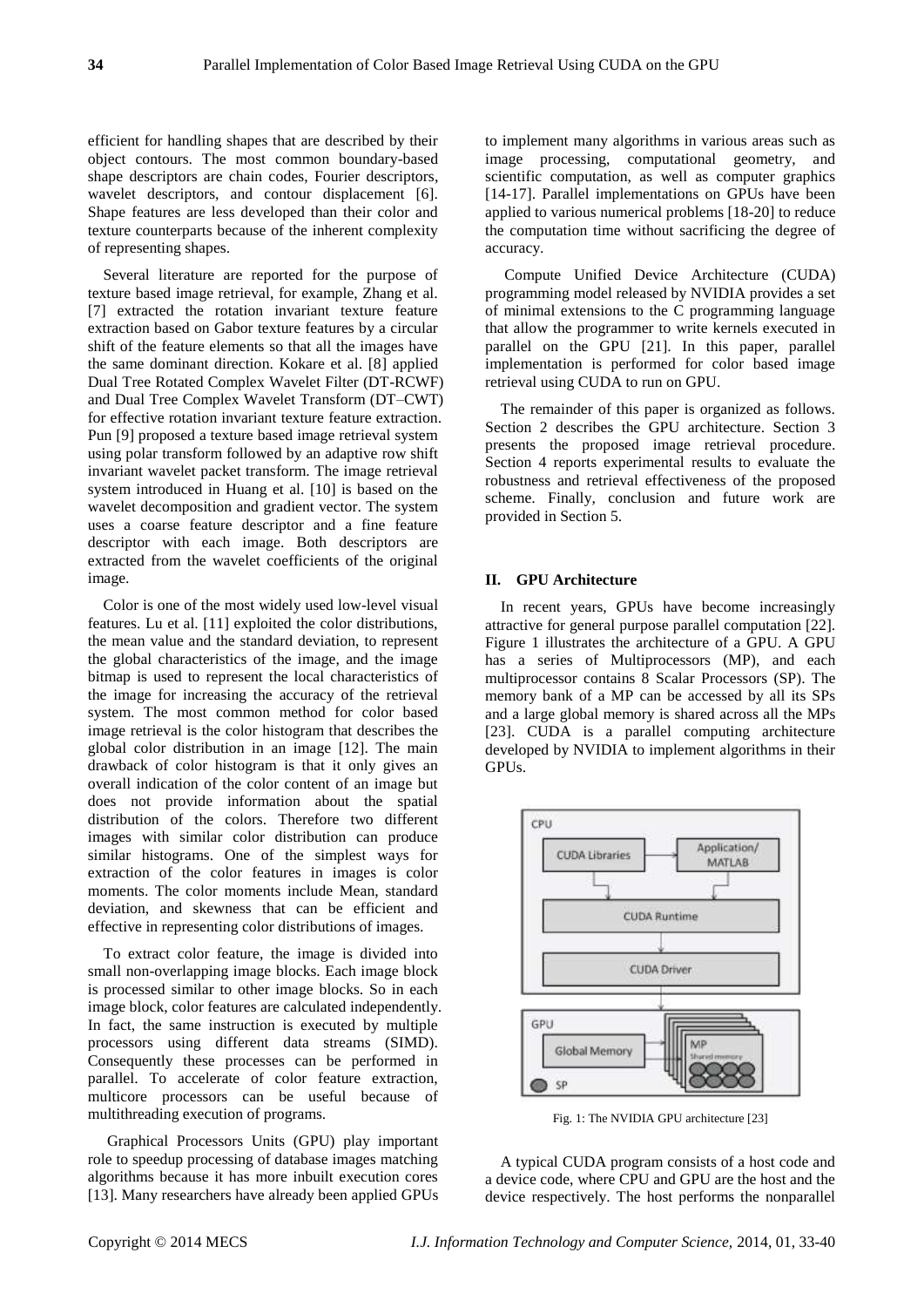computations and passes data to the global memory in the GPU and launches a kernel and data-parallel portions of an application are implemented as kernels. The kernel executes the computations using parallel threads on the SPs. The threads are grouped into blocks and blocks are grouped further into grids. A thread block is a 3, 2 or 1-dimensional group of threads. Threads within a block can cooperate among themselves by sharing data through some shared memory and synchronizing their execution to coordinate memory accesses. Threads in different blocks cannot cooperate. The number of threads per block is constrained by the limited memory resources of a processor core.

Due to the large amount of threads, CUDA introduces the concept of grid, block and thread to manage them. In a grid, blocks are managed in x-, yand z-directions [24]. The dimensions of a grid are given by the variable gridDim, whose components are gridDim.x, gridDim.y and gridDim.z. The dimensions of a block are given by the variable blockDim, whose components are given as blockDim.x, blockDim.y and blockDim.z. The block index is given by blockIdx, which contains the components of blockIdx.x, blockIdex.y and blockIdx.z. So that threads are managed in a 3D way in a block and the thread index is

given by threadIdx (threadIdx.x, threadIdx.y, threadIdx.z).

#### **III. The Proposed Image Retrieval Procedure**

Figure 2 shows the architecture of image retrieval system. The process of image retrieval consists of two tasks include indexing and retrieval. Features are the representatives of the images. Indexing means characterization of images based on image properties. The percentages of retrieval efficiency fully rely on selection of proper image features [25]. Two main requirements of image retrieval are high retrieval accuracy and less computational complexity. The image retrieval process consists of calculating a feature vector for characterizes some image properties, and stored in the image feature database. The user provides a query image, and the image retrieval system computes the feature vector for it, and compares it with the particular image feature database images. The relevance comparison is done by using some distance measurement technique, and the minimum or permissible distances are the metrics for the matched or similar images [26].



Fig. 2: Architecture of CBIR systems

Content based image retrieval is defined as a process that searches and retrieves images from a large database on the features such as color, texture and shape. There are various methods which can be used for retrieval that one of them is color moments. The sub-image is defined by dividing the image space into  $4 \times 4$  non overlapping

blocks. Thus, the image partition always yields 16 equal-sized sub-images regardless of the size of the original image. To characterize the sub-image, we then generate color moments for each sub-image. The firstorder (mean), the second (standard deviation), and the third-order (skewness) color moments have been proved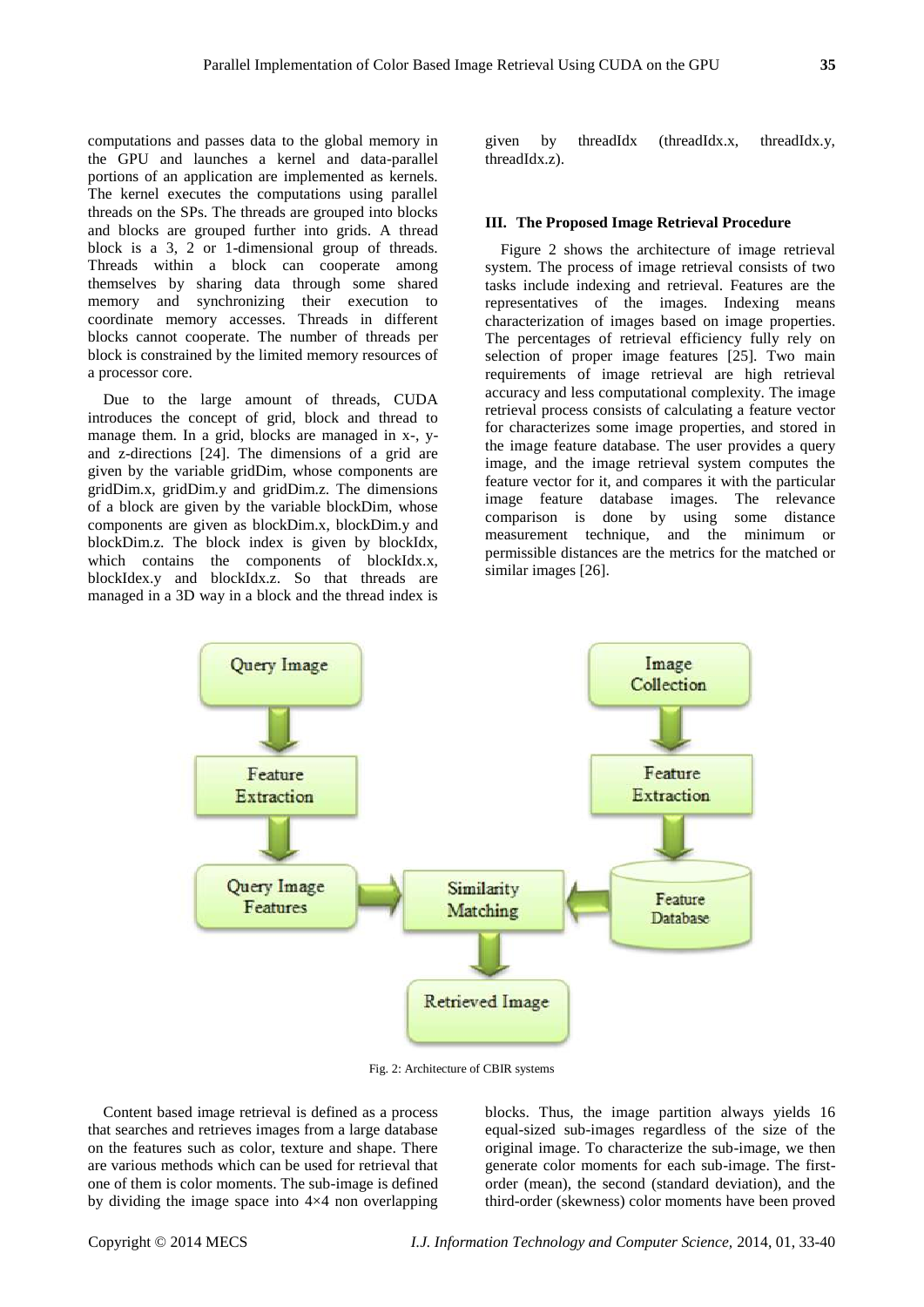to be efficient and effective in representing color distributions of images. If the value of the i th color channel at the j th image pixel is pij, then mean, standard deviation, and skewness can be calculated using  $(1)$ ,  $(2)$ , and  $(3)$ , respectively.

$$
\mu_i = \frac{1}{N} \sum_{j=1}^{N} P_{ij}
$$
 (1)

$$
\sigma_{i} = \sqrt{\frac{\sum_{j=1}^{N} (P_{ij} - \mu_{i})^{2}}{N}}
$$
\n(2)

$$
S_{i} = \sqrt[3]{\frac{\sum_{j=1}^{N} (P_{ij} - \mu_{i})^{3}}{N}}
$$
(3)

For color image, color moments are very compact representation features compared with other color features. For creation of feature database above procedure is repeated for all the images of the image database and theses feature vectors are stored in feature database. If x and y are two d-dimensional feature vector database image and query image respectively, the Euclidean can be calculated using (4).

$$
d_E(x, y) = \sqrt{\sum_{i=1}^{d} (x_i - y_i)^2}
$$
 (4)

Each Image is two-dimensional space that can be mapped to CUDA threads. There are 16 blocks in grid and also 64 threads in each block. So, for extract color features, each sub-image is mapped to one block and each image-block is processed by one thread. Therefore feature extraction is performed in all image-blocks in parallel by CUDA threads.

## **IV. Experimental Results**

The performance of retrieval of the system can be measured in terms of its Recall and Precision. Recall measures the ability of the system to retrieve all the models that are relevant, while Precision measures the ability of the system to retrieve only the models that are relevant [27]. Precision and Recall are defined using (5) and (6). That A is the number of relevant images retrieved, B is the total of images retrieved, and C is the total of relevant images.

$$
Precision = \frac{A}{B}
$$
 (5)

$$
Re\,call = \frac{A}{C} \tag{6}
$$

The average Precision for the images that belongs to the qth category (Aq) has been computed using (7).

$$
AP = \sum_{k \in A_q} \frac{p(i_k)}{|A_q|} \tag{7}
$$



Fig. 3: Sample of MPEG-7 image database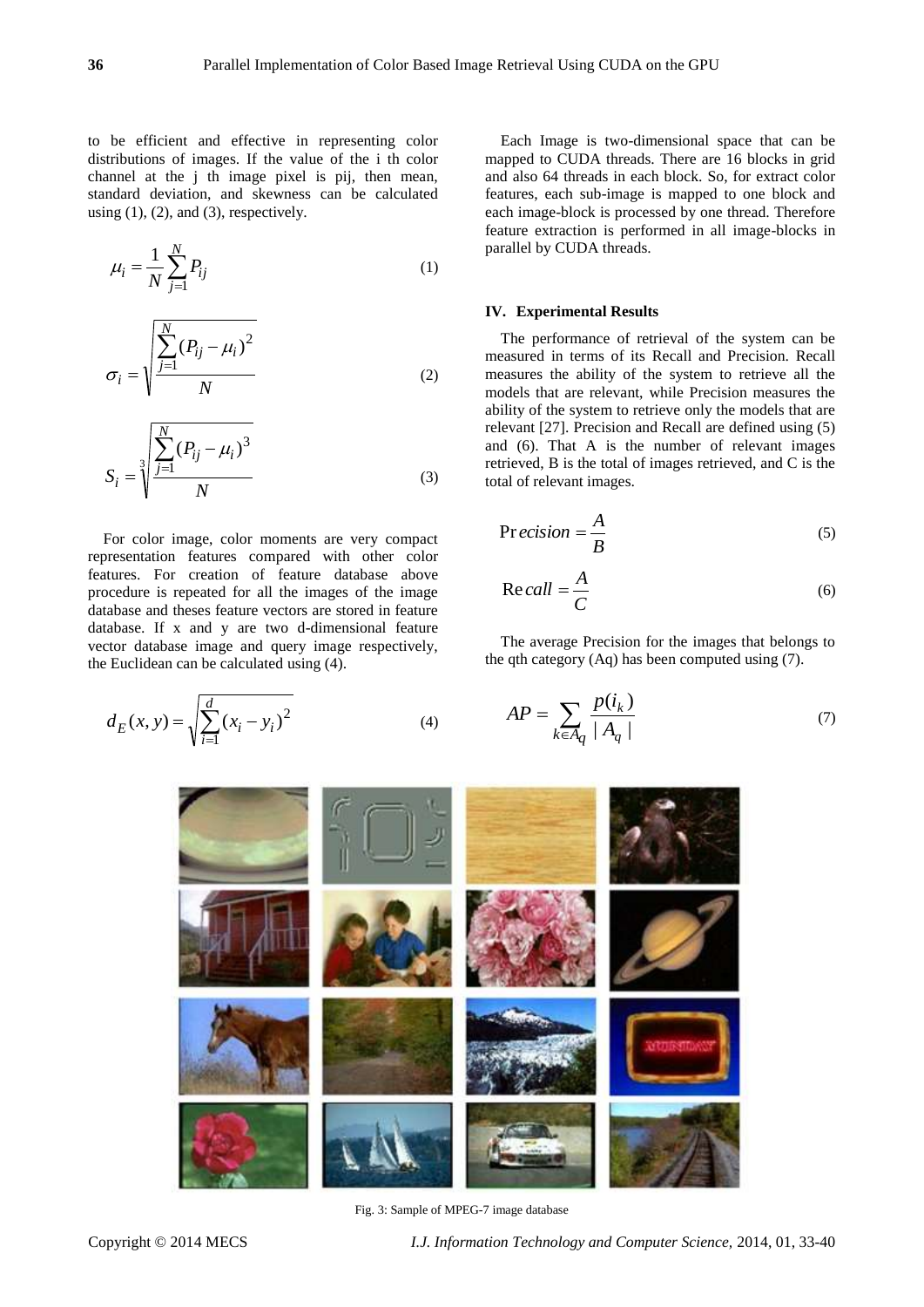We use MPEG-7 database which consists of 230 images that sample of MPEG-7 image database are shown in Figure 3. Each of the images is divided into small non-overlapping sub-images. The query and database image matching is done using Euclidian distance. The serial implementation of the image retrieval technique is done in C language using a PC with Intel Core 5 Pentium Processor (2.5GHz) and 4 GB RAM. Parallel implementation obtained an average speed up of 6.305 × over the serial implementation when running on a GPU named GeForce 610M. The GeForce

610M is an entry-level card with 48 CUDA cores and 900MHz core clock speed.

Figure 4 shows the results generated from the presented system that demonstrates the efficiency of this approach and have an average retrieval time as 0.75 seconds. These results show that the performance of the proposed method is better than the other methods. The average Precision and the average Recall of presented method are 53.84201% and 55% respectively.





(a) Flower query, the top 4 retrieved images





(b) Car query, the top 4 retrieved images





(c) Man query, the top 4 retrieved images

Fig. 4: Three query response examples of the presented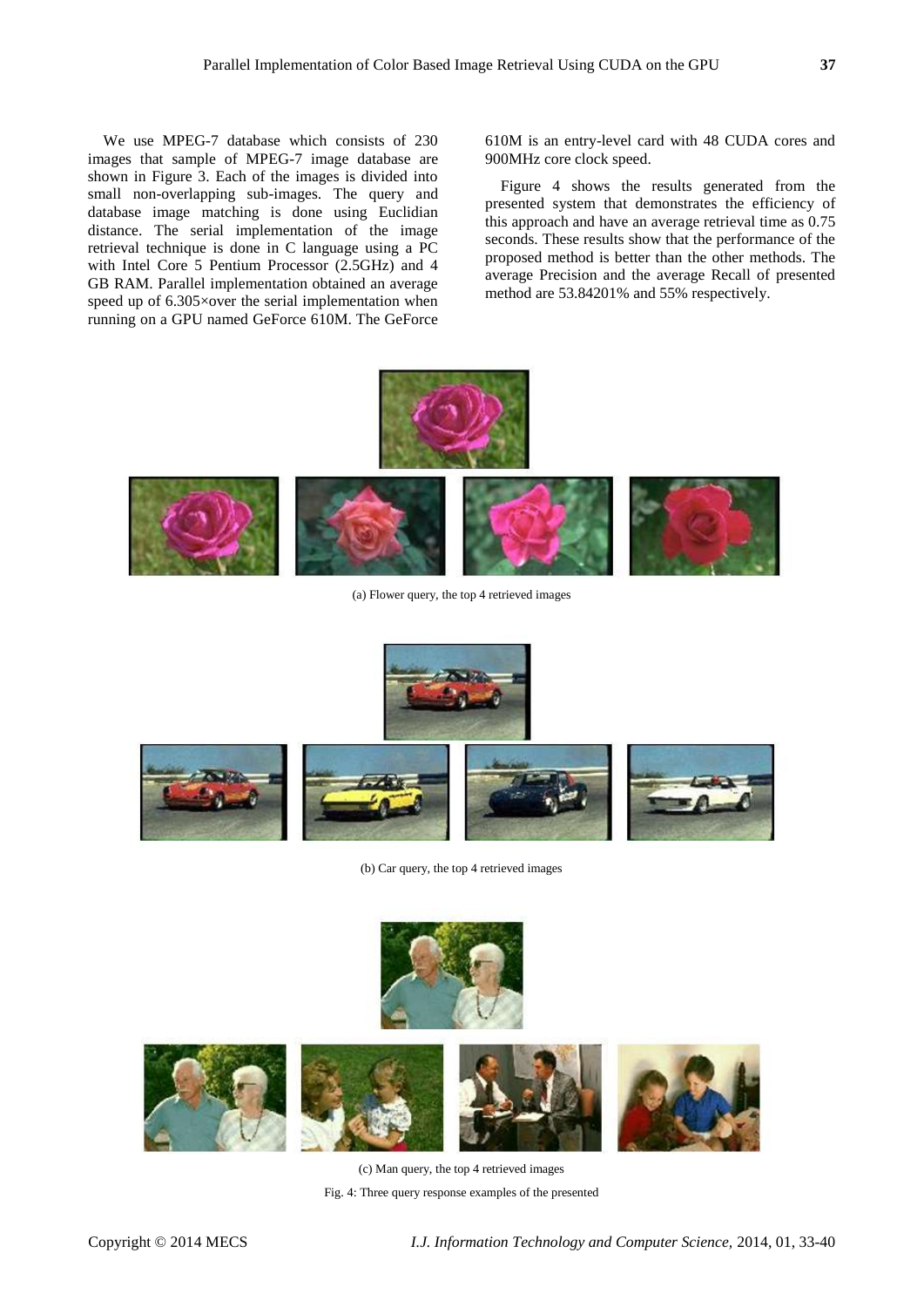One graph that describes the performance of the system is the Precision-Recall graph. It provides a meaningful result when the database is known and has been used be some earlier systems. To evaluate our presented system, we use the Precision-Recall graph. We select all images from each class in the database to use them as queries to calculate the Precision and Recall. For each image, the Precision of the retrieval result is obtained by increasing the number of retrieved images. Figure 5 shows the Precision-Recall graph. From the Figure, we notice that the system has good Precision results over the different values of Recall. The maximum average Precision of 100% at Recall value is 10%, and the Precision value decreases to 24.8702% at 100% of Recall.



Fig. 5: The average Precision/Recall chart of the presented system

To evaluate our proposed system, we use each image in our database to be a query image and submit it to the system. We calculate the Precisions for each query in all classes. Then we take the average of all calculated Precisions as shown in Table 1. Average Precision (AP) and Average Recall (AR) are in Table 1. Color based retrieval method of CBIR manages to find images similar to query image in database but with a drawback of a lot of time consumption. To make faster the method, we parallelized it on CUDA and achieved an average speed up of 6.305×(approx) over the serial implementation when running on a GPU.

Table 1: Precision and Recall of presented system

| Recall $(\% )$ | Precision $(\% )$ |  |  |
|----------------|-------------------|--|--|
| 10             | 100               |  |  |
| 20             | 80.4213           |  |  |
| 30             | 66.2456           |  |  |
| 40             | 58.9054           |  |  |
| 50             | 51.6624           |  |  |
| 60             | 46.0548           |  |  |
| 70             | 41.7608           |  |  |
| 80             | 36.6294           |  |  |
| 90             | 31.1787           |  |  |
| 100            | 24.8702           |  |  |
| $AR = 55\%$    | $AP = 53.84201\%$ |  |  |

The comparison of serial implementation over parallel is shown in Table 2. Table 2 also shows that execution time depends on the image resolution for 1000 time iterations, with the optimized code. This Table reports the speed up and the speed up average for varying the problem sizes.

| <b>Resolution</b> $(a \times a)$ | <b>CPU Runtime</b> [s] | <b>GPU Runtime</b> [s] | Speed up | Speed up Average |
|----------------------------------|------------------------|------------------------|----------|------------------|
| 300                              | 2.199                  | 0.891                  | 2.468    |                  |
| 400                              | 3.931                  | 0.854                  | 4.603    | 6.305            |
| 500                              |                        | 0.515                  | 11.844   |                  |

Table 2: Execution time serial over parallel implementation

# **V. Conclusion and Future Work**

In this paper, parallel implementation was performed for color based image retrieval using CUDA programming model to run on GPU. The presented method provides low computational complexity and high retrieval accuracy. Experimental result showed that in the presented method, there is an increase in the retrieval speed and showed that parallel implementation obtained an average speed up of 6.305×over the serial implementation. Large color database of 230 images were used for check the retrieval performance. Our method was evaluated using Precision, Recall, and average Precision measures. The average Precision and the average Recall of presented method were calculated 53.84201% and 55% respectively.

In Further, the work can be extended for translation, rotation, and scale invariance color representation, so that the retrieval efficiency can be further increased and we can develop a system that combines the texture, shape, and spatial features with the color feature to represent the image. This will give good results.

# **References**

[1] C. Singh and Pooja, "An effective image retrieval using the fusion of global and local transforms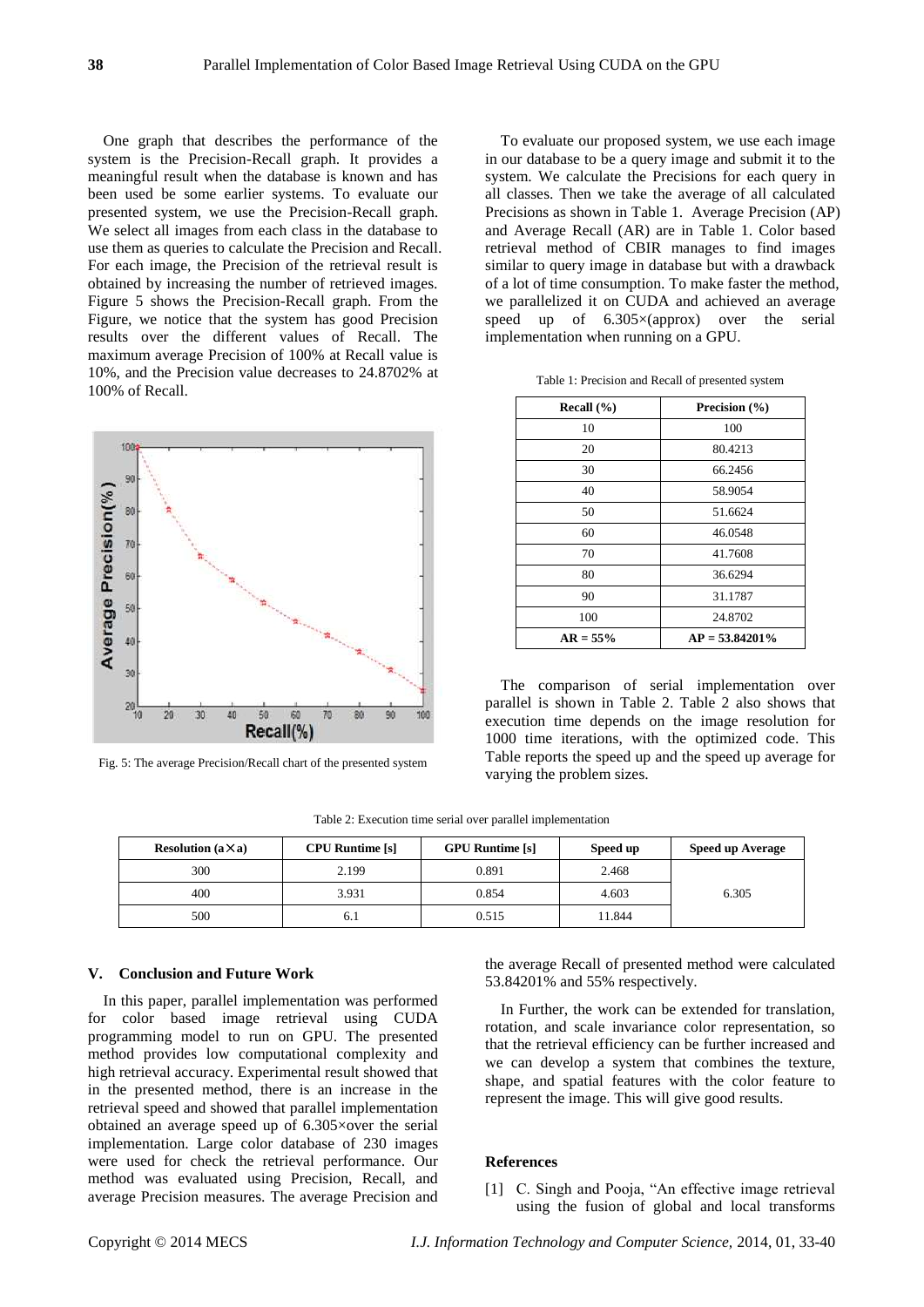based features", Optics & Laser Technology, 2012, pp. 2249-2259.

- [2] H. Kekre, S. Thepade, and A. Maloo, "Image Retrieval Using Fractional Coefficients of Transformed Image Using DCT and Walsh Transform", International Journal of Engineering Science and Technology, Vol. 2, No. 4, 2010, pp. 362-371.
- [3] J. Vogel and B. Schiele, "Performance evaluation optimization for content based image retrieval", International Journal Pattern Recognition, 2006, pp. 897-909.
- [4] D. Tralic, J. Bozek, and S. Grgic, "Shape analysis and classification of masses in mamographic images using neural networks", 18th International Conference on Signal and Image Processing, 2011, pp. 1-5.
- [5] W. Kejia, Z. Honggang, C. Lunshao, and H. Ying, "A comparative study of moment-based shape descriptor for product image retrieval", International Conference on Digital Object Identifier, 2011, pp. 355-359.
- [6] T. Adamek and E. Connor, "A Multiscale Representation Method for Nonrigid Shapes with a Single Closed Contour", International Journal of IEEE Transactions on Pattern Analysis and Machine Intelligence, Vol. 14, No. 5, 2004, pp. 742-753.
- [7] D. Zhang, A. Wong, M. Indrawan, and G. Lu, "Content-based Image Retrieval Using Gabor Texture Features", pp. 1-4.
- [8] M. Kokare, P. Biswas, and B. Chatterji, "Texture image retrieval using new rotated complex wavelet filters", Journal of IEEE Transactions on Systems, Vol. 35, No. 6, 2005, pp. 1168-1178.
- [9] C. Pun, "Rotation-invarient texture feature for image retrieval", International Journal Computer Vision and Image Understanding, 2003, pp. 24-43.
- [10] P. Huang and S. Dai, "Image retrieval by texture similarity", International Journal Pattern Recognition, 2003, pp. 665-679.
- [11] T. Lu and C. Chang, "Color image retrieval technique based on color features and image bitmap", International Journal of Information Processing and Management, 2007, pp. 461-472.
- [12] M. Jain and S. Singh, "A Survey On: Content Based Image Retrieval Systems Using Clustering Techniques for Large Data sets", International Journal of Managing Information Technology (IJMIT), Vol. 3, No. 4, 2011, pp. 23-39.
- [13] H. Jang, and K. Jung, "Neural network implementation using CUDA and OpenMP", In Proceedings of Computer: Techniques and Applications, (DICTA), IEEE, 2008, pp. 155-161.
- [14] F. Yi, I. Moon, J. Lee, and B. Javidi, "Fast 3D Computational Integral Imaging Using Graphics Processing Units", IEEE Journals & Magazins, 2012, pp. 714-722.
- [15] D. Pedronette, R. Torres, E. Borin, and M. Breternitz, "Efficient Image Re-Ranking Computation on GPUs", Parallel and Distributed Processing with Applications (ISPA), IEEE Conference Publications, 2012, pp. 95-102.
- [16] R. Yang, and G. Welch, "Fast image segmentation and smoothing using commodity graphics hardware", Journal of Graphics Tools, Vol. 17, 2002, pp. 91-100.
- [17] J. Kulkarni, A. Sawant, and V. Inamdar, "Database processing by Linear Regression on GPU using CUDA", Signal Processing, Communication, Computing and Network Technology (ICSCCN), IEEE Conference Publications, 2011, pp. 20-23.
- [18] C. Nugteren, H. Corporaal, and B. Mesman, "Skeleton-based automatic parallelization of image processing algorithms for GPUs", Embeded Computer Systems, IEEE Conference Publications, 2011, pp. 25-32.
- [19] E. Stone and C. Phillips, "GPU Computing", Proceeding of the IEEE, Vol. 96, No. 5, 2008, pp. 879-899.
- [20] J. Mairal, R. Keriven, and A. Chariot, "Fast and efficient dense variational Stereo on GPU", In Proceedings of International Symposium on 3D Data Processing, Visualization, and Transmission, 2006, pp. 97-704.
- [21] S. Walsh, M. Saar, P. Bailey, and D. Lilja, "Accelerating geoscience and engineering system simulations on graphics hardware", Computer & Geosciences 35, 2009, pp. 2353-2364.
- [22] D. Donno, A. Esposito, L. Tarricone, and L. Catarinucci, "Introduction to GPU Computing and CUDA Programming: A Case Study on FDTD", IEEE Antennas and Propagation Magazine, Vol. 52, No. 52, 2010, pp. 116-122.
- [23] P. Sattigeri, J. Thiagarajan, K. Ramamurthy, and A. Spanias, "Implementation of a fast image coding and retrieval system using a GPU", Emerging Signal Processing applications (ESPA), IEEE Conference Publications, 2012, pp. 5-8.
- [24] W. Xian and A. Takayuki, "Multi-GPU performance of incompressible flow computation by lattice Boltzmann method on GPU cluster", Parallel Computing 37, 2011, pp. 521-535.
- [25] S. Arivazhagan, L. Ganesan, and S. Selvanidhyananthan, "Image Retrieval using Shape Feature", International Journal of Imaging Science and Engineering (IJISE), Vol. 1, No. 3, 2007, pp. 101-103.